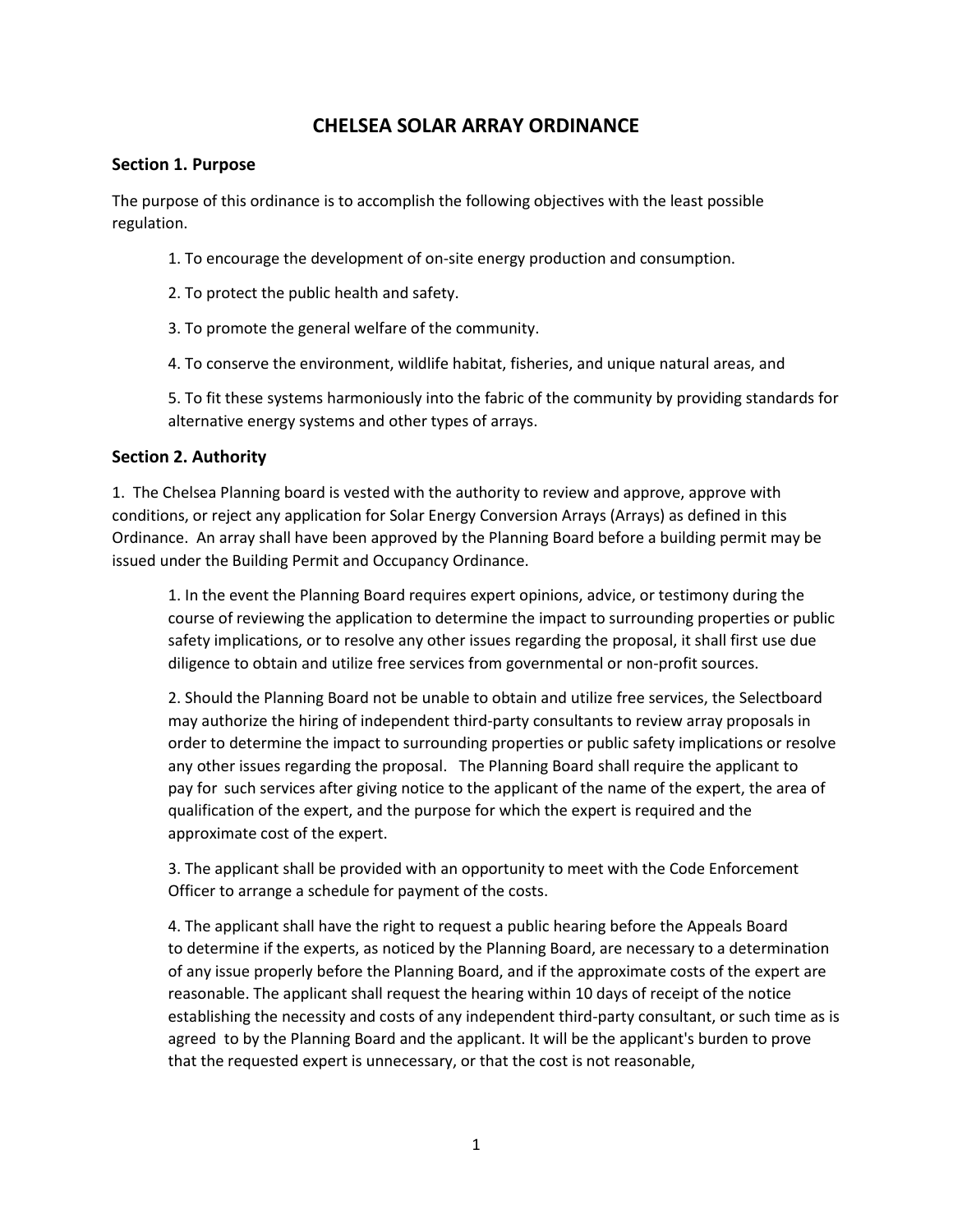In addition to any other applicable provisions of this Ordinance, before granting a Solar Array Complex Plan approval, the Planning Board must find that the proposed plan will comply with such of the following standards as applicable.

### **Section 3. Exempt Arrays**

The following arrays are exempt from this Ordinance:

- 1. Roof-mounted on any legally permitted residential or residential accessory structure.
- 2. Ground or pole-mounted for private use, with a panel area less than 5,000 square feet.
- 3. Building integrated solar (i.e., shingle, hanging solar, canopy, etc...).
- 4. Repair or replacement of array components that do not enlarge the area of the existing array.
- 5. Commercial buildings utilizing solar energy for on-site operational purposes only.

### **Section 4. Solar Array Complex Plan Review**

All non-exempt arrays must be approved by the Chelsea Planning Board through this Ordinance.

The following requirements must be included in a Solar Energy Conversion Array application:

1. All application materials required under the Building Permit Ordinance and any applicable fee established by the Board of Selectmen.

2. A site plan showing property lines, the location of any wetlands or flood zones, the location of proposed panels, equipment, fencing and access roads, and the location and setback of any roads or streets.

3. A submission showing results of four soil samples per acre from the site to establish a baseline for soil condition comparison upon decommissioning. The Town reserves the right to request additional samples for sites on or adjacent to former landfills or for sites where contamination is discovered during the soil testing process.

 4. A decommissioning plan signed by the party responsible for decommissioning and the landowner (if different) whose minimum requirements meet the standards in Section 5 of this Ordinance. Such plan must be filed in the Kennebec County Registry of Deeds prior to the first operation of the array.

5. A Waste Stream Management Plan (WSMP) for the construction waste and debris at the site of the said Array, including but not limited to cardboard, wood, scrap metal, scrap wire, and clearing and grading wastes, from the construction site and the disposal site(s) of such waste. Information on the amount of material that is being recycled shall be included in the WSMP. The Code Enforcement Officer shall conduct a final inspection to ensure compliance with the approved plan.

# **Section 5. Guarantee For Removal**

At the time of approval of a proposed array, and prior to initiating construction of any array within the Town of Chelsea, the applicant must guarantee the costs for the removal of the facility.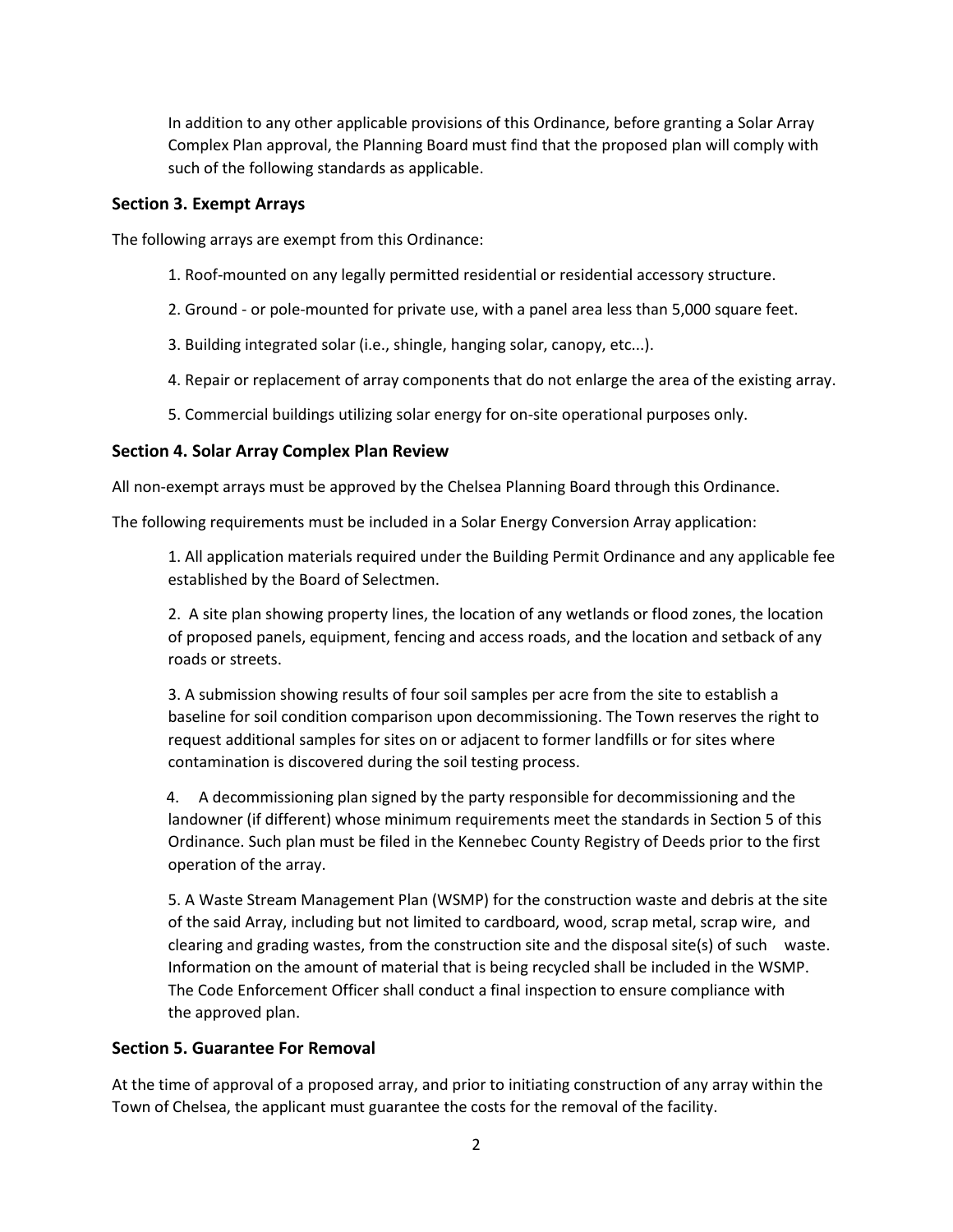1. The amount of the guarantee shall be equal to 125% of the estimated removal cost, provided by the applicant and certified by a professional civil engineer licensed in Maine or a professional array construction company.

2. The owner of the facility shall provide the Planning Board with a revised removal cost estimate and structural evaluation prepared by a professional civil engineer licensed in Maine or a professional array construction company every five (5) years from the date of the Planning Board's approval of the Solar Array Complex plan.

3. If the cost has increased more than fifteen (15) percent, then the owner of the facility

shall provide additional security in the amount of the increase. The applicant may also request adjustments in the guarantee.

4. Types and Contents of Guarantee - One of the following performance guarantees chosen by the applicant shall be provided on approval of the application,

a. Interest-Bearing Escrow Account - A cash contribution equal to 125% of the estimated removal cost for the establishment of an escrow account shall be made by either a certified check made out to the Town, direct deposit into a savings account, or purchase of a certificate of deposit.

i. For any account opened by the applicant, the Town shall be named as owner or coowner, and consent of the Town shall be required for withdrawal.

ii. Any interest earned on the escrow account shall be returned to the applicant unless the Town has found it necessary to draw on the account, in which case the interest earned shall be proportionately divided between the amount returned to the applicant and the amount withdrawn to complete the required work.

b. Performance Bond -

A performance bond shall detail the conditions of the bond, the method for release of the entire bond or portions of the bond to the Town, and the procedures for collection by the municipality. The bond documents shall specifically reference the array facility for which approval is sought.

C. Irrevocable Letter of Credit -

An irrevocable letter of credit from a bank or other lending institution shall indicate that funds have been set aside for the removal of the array facility and may not be used for any other project or loan. The letter of credit shall detail the procedures for collection by the municipality. The conditions and amount of the performance guarantee shall be determined by the Planning Board with the advice of the Town Selectmen, and/or Town Attorney, expenses paid for by the applicant.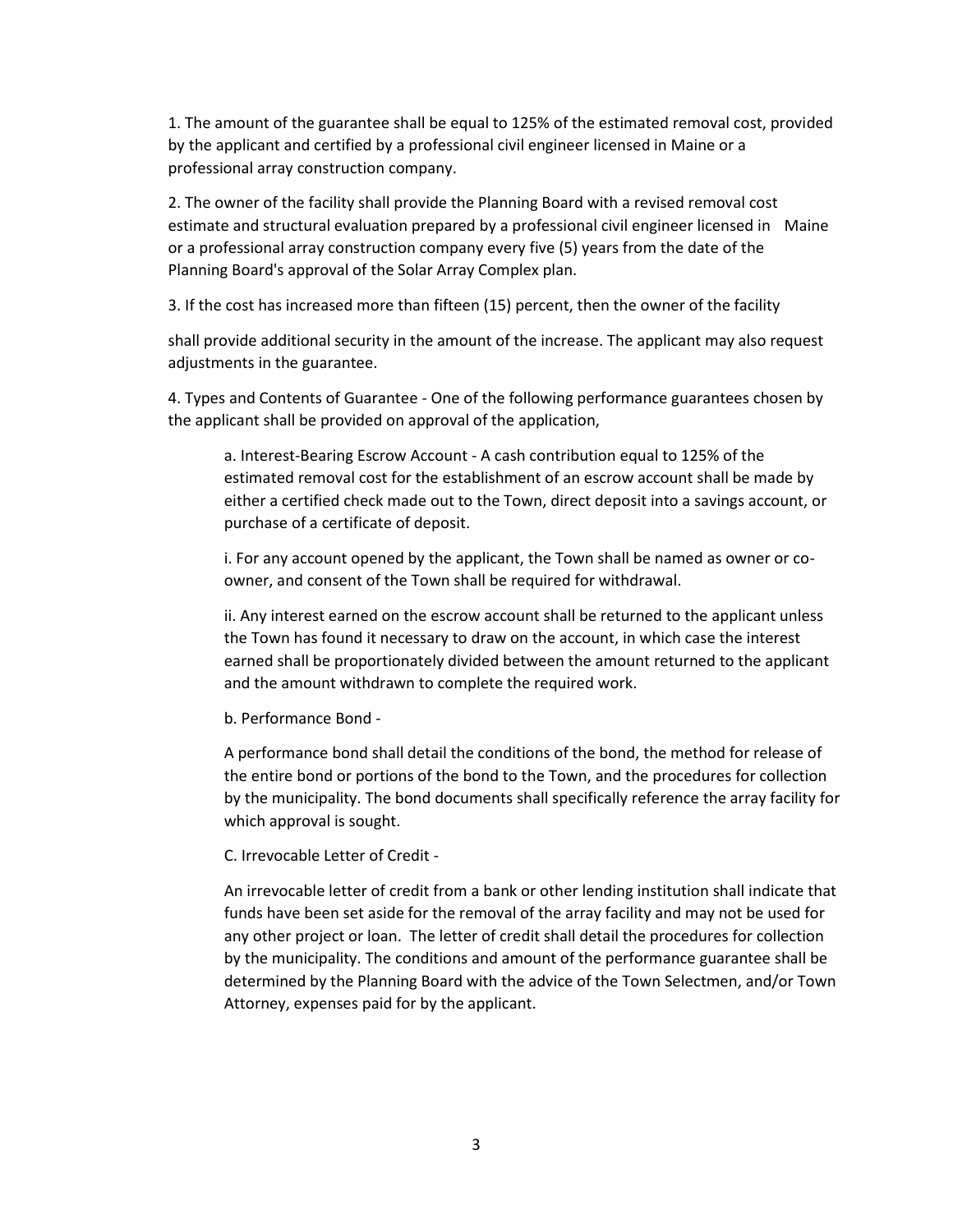#### **Section 6. Decommissioning and Abandonment**

1. The owner or operator of the facility, or the owner of the parcel if there is no separate owner or operator of the facility or if the owner/operator fails to do so, shall do the following as a minimum to decommission the project:

a. Remove all non-utility owned equipment, conduits, structures, fencing, and foundations to a depth of at least four feet below grade.

b. Submit the results of 4 soil samples per acre to compare to the original soil samples taken at the time of application. If there is any contamination or pollution in the soils it shall be the responsibility of the operator of the facility to restore the soils to its original state.

c. Revegetate any cleared areas with appropriate plantings that are native to the region according to an approved Solar Array Complex plan, unless requested in writing by the owner of the real estate to not revegetate due to plans for agricultural planting or other development subject to the Planning Board's approval.

d. Fill in all holes, depressions or divots resulting from the construction of the array.

2. All said removal and decommissioning shall occur within 12 months of the facility ceasing to operate.

3. Abandonment will occur as a result of any of the following conditions unless the lessee or owner of the facility or of the parcel notifies the Code Enforcement Officer of the intent to maintain and reinstate the operation of the facility within 30 days of the following events:

- a. The land lease (if applicable) ends; or
- b. The system does not function for 12 months; or
- C. The system is damaged and will not be repaired or replaced.

4. A notice submitted to the Code Enforcement Officer of the intent to maintain and reinstate the operation of the facility shall be updated every six months with a statement of the progress made towards that goal.

5. If the facility has not returned to operational condition within one year from the date of the first notice of the intent to maintain and reinstate the operation of the facility, the Code Enforcement Officer shall find the facility has been abandoned unless there is documentable evidence that the process has had significant progress and in the Code Enforcement Officer's opinion is likely to be completed in a timely manner.

6. Upon determination of abandonment based on the foregoing, the Code Enforcement Officer shall notify the party (or parties) responsible by certified mail or by hand delivery with signed receipt that they must remove the facility and fully restore the site in accordance with section 6 subsection (1) of this ordinance within three hundred and sixty (360) days of notice by the Code Enforcement Officer. A copy of the notice shall be forwarded by the Code Enforcement Officer to the Board of Selectmen.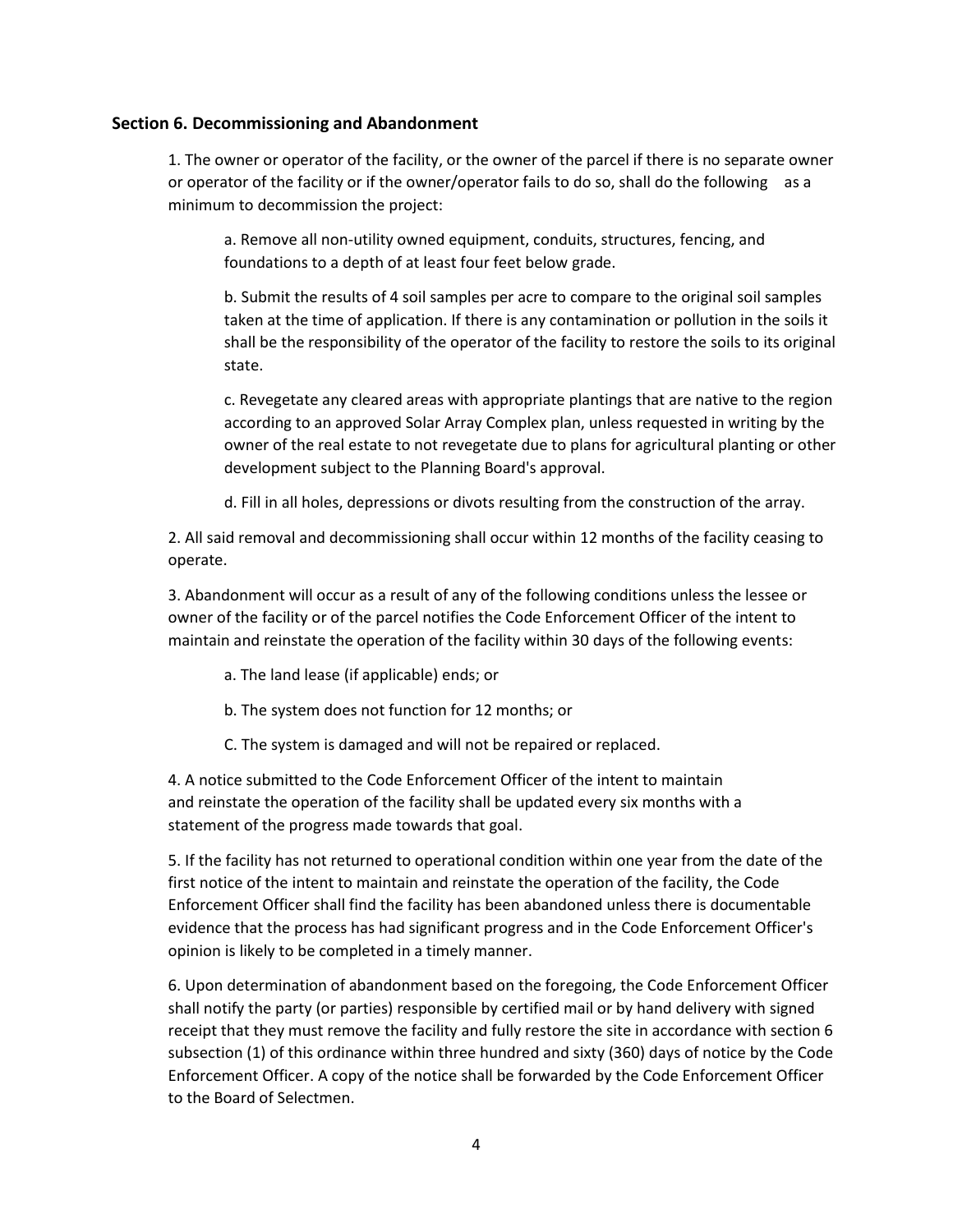a. In the event the lessee of the facility fails to decommission the facility as outlined above, the landowner shall decommission the facility within 90 days of notice by the Code Enforcement Officer.

b. In the event the landowner fails to remove the facility as stated above, the Town of Chelsea shall have the facility removed and shall reimburse the Town's costs by accessing any performance guarantee provided.

c. Any unpaid costs associated with the removal after one year of removal shall be enforced as a special tax to be assessed against the real estate of the array site,

#### **Section7. General Standards for all Arrays**

1. Unless otherwise specified through a written contract, lease or other agreement, a copy of which is on file with the Chelsea Code Enforcement Officer, the property owner of record will be presumed to be the responsible party for owning and maintaining the array.

2. Approval under this Ordinance is conditional upon compliance with all other Chelsea Ordinances, the Maine Plumbing and Electrical Codes, Natural Resources Protection Act, Storm water Management Law or other applicable regulations and any requirements of the local utility if any array is to be connected to any existing electric grid.

3. An array shall not be constructed until the Solar Array Complex plan has been approved by the Planning Board and a Building Permit has been issued by the Code Enforcement Officer and any applicable appeal period having passed without an appeal being filed.

4. All arrays shall be operated and located such that no disruptive electromagnetic interference with signal transmission or reception is caused beyond the site. If it has been demonstrated that the system is causing disruptive interference beyond the site, the system operator shall promptly eliminate the disruptive interference or cease operation of the system.

5. All on-site electrical wires or piping associated with the system shall be installed underground except for "tie-ins" from above-ground mounted installations and to public-utility company transmission & distribution poles, towers and/or lines. This standard may be waived by the Planning Board if the project terrain is determined to be unsuitable for underground installation.

6. The array site shall not display any permanent or temporary signs, writing, symbols, logos, or any graphic representation of any kind except appropriate manufacturer's or installer's identification and warning signs,

7. Array placement must be designed to minimize or negate any solar glare onto nearby properties, or roadways.

8. If lighting is provided at the site, lighting shall be shielded and downcast such that the

light does not spill onto the adjacent parcel or the night sky. Motion sensor control is preferred.

9. Any point of potential contact of people or animals with generated electric current must be secured.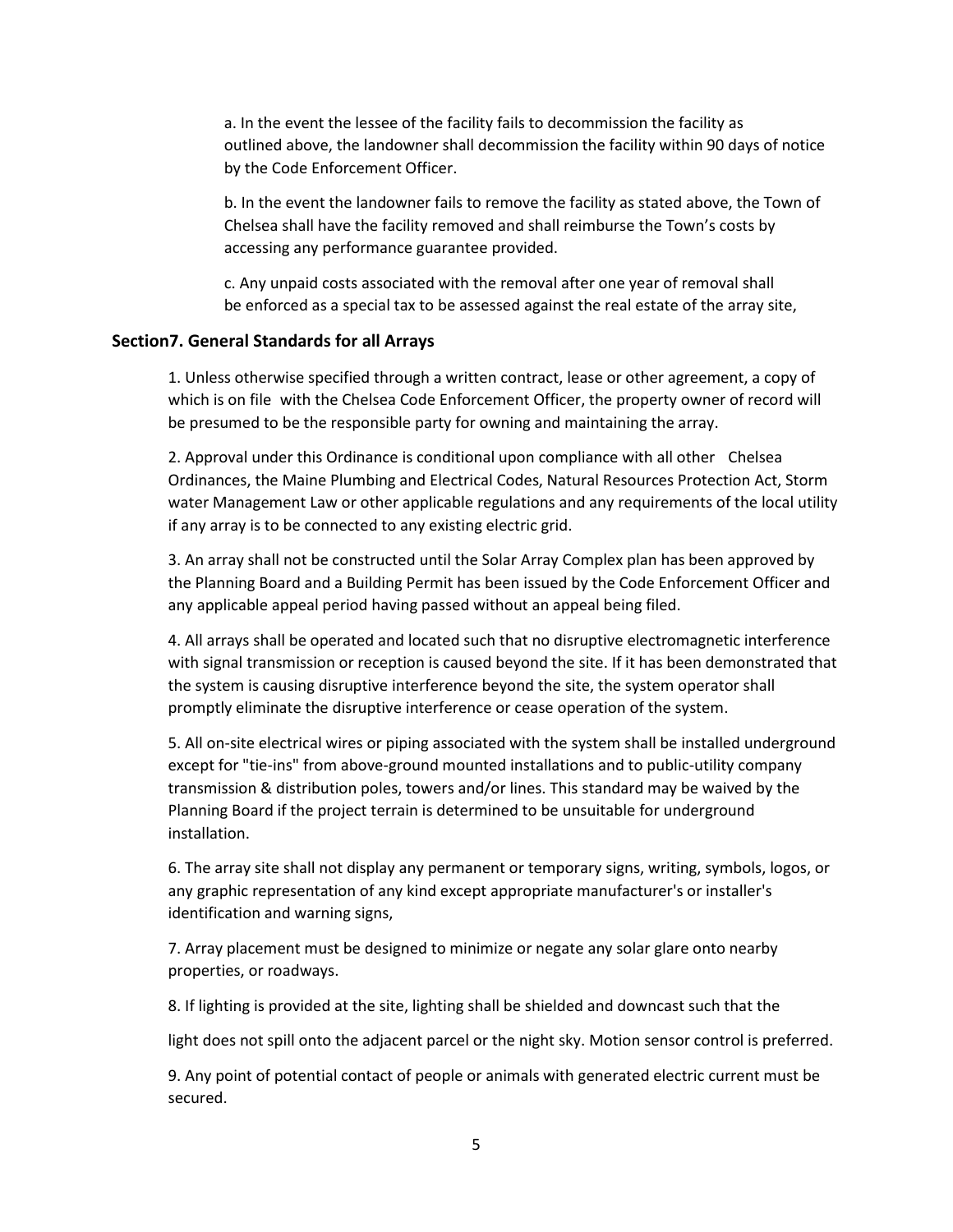10. The boundaries of any nonexempt array that borders any road or any abutting residential dwelling lot shall consist of a vegetated buffer the width of the required setback along that border, in addition to any fence that may be erected, and existing vegetation should be used to satisfy these planting requirements where possible. Berms with vegetation are encouraged as a component of any buffer and the Planning Board may allow up to 25% reduction in the required buffer width where a berm is to be constructed. The buffer shall screen the array from view by the abutting road or any nearby residences to the greatest extent practical. In the event no natural vegetation exists a plan by a licensed arborist shall be submitted to the Planning Board for approval. The plan shall contain indigenous species of conifers or evergreens and must be maintained to adequately screen the array.

11. Arrays covering permanent parking lots and other hardscape areas approved by the Planning Board are encouraged in order to limit the amount of stormwater flowage. Where the array will cover existing hardscape (impermeable surface) areas, the Planning Board may in its discretion waive the vegetated buffer requirement so long as the required setback is met.

12. If electric storage batteries are included as part of any array system, they must be installed according to all requirements set forth in the National Electric Code and State Fire Code when in operation. When no longer in operation, the batteries shall be disposed of in accordance with the laws and regulations of the Town of Chelsea and any other applicable laws and regulations relating to solid, special, or hazardous waste disposal.

13. Financial gain from "Net metering' for electric power is not considered a commercial activity if used to offset energy costs of private individuals only.

#### **Section 8. Dimensional and Design Standards**

1. Setbacks: All parts of the array shall be setback from all property lines a distance equal to the required minimum setback required by the Building Permit and Occupancy Ordinance plus ten (10) feet for each 100,000 square feet or fraction thereof of array collector surface area.

2. Height: A ground - or pole - mounted SECA shall have a maximum height of 20 feet as measured from the ground level to the system's highest point at full tilt,

3. Roof Load: The weight of any array proposed to be roof mounted on any non-exempt structure must be calculated and the applicant must submit a determination by a registered engineer with stamped certification or finding that the load rating of the underlying structure can accommodate the additional weight of the SECA.

4. Lot Coverage: The maximum surface area of a ground - or pole - mounted panel system, regardless of the mounted angle, shall be calculated as part of the overall lot coverage or area of the structure, for the purposes of any applicable Town of Chelsea ordinance.

5. Design Standards:

a. Any height limitations of this Ordinance shall not be applicable to roof-mounted solar collectors provided that such structures are erected only to such height as is reasonably necessary to accomplish the purpose for which they are intended to serve.